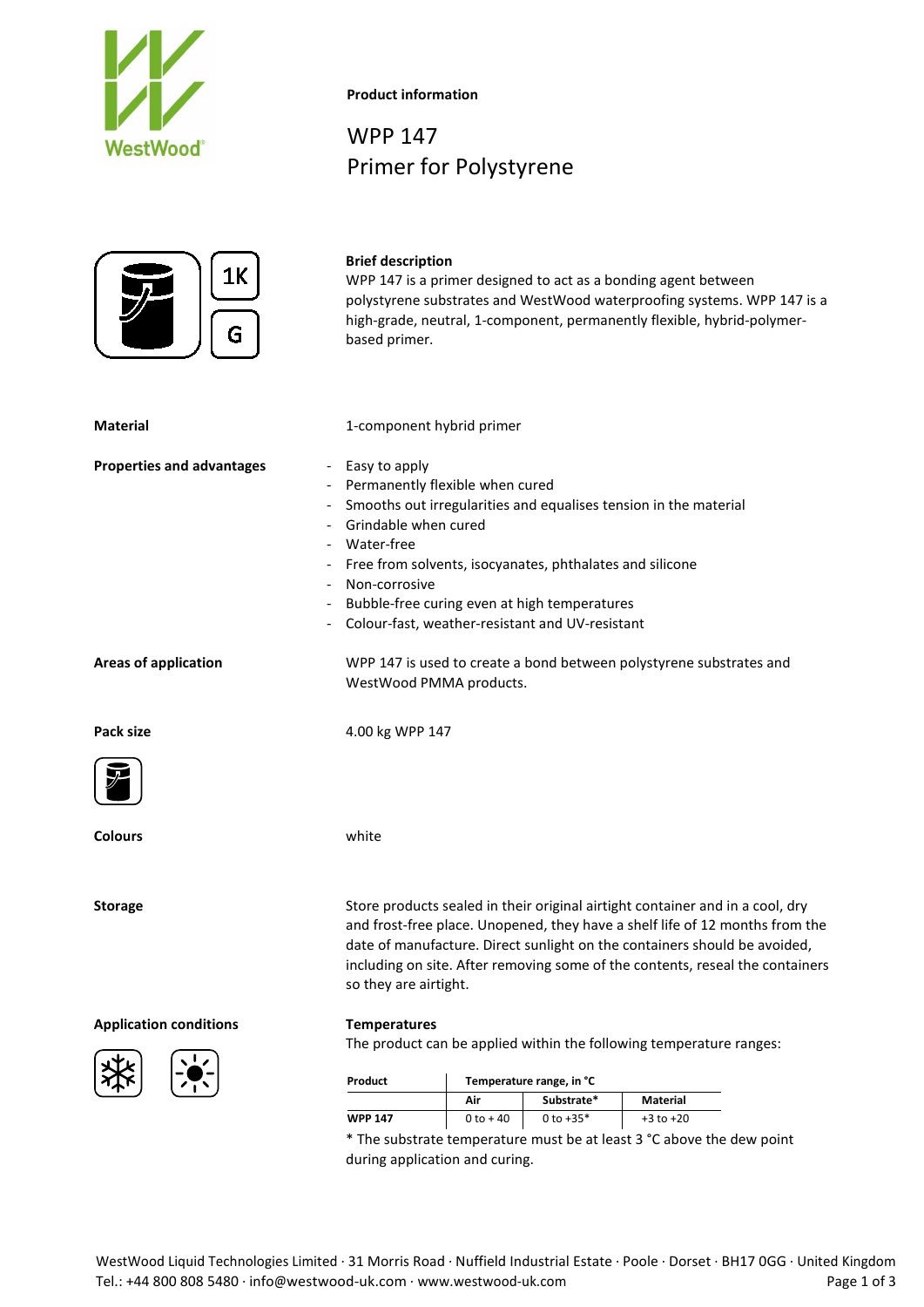

**Product information**

WPP 147 Primer for Polystyrene

## **Moisture**

The relative humidity must be ≤ 90%. The surface to be coated must be dry and ice-free. The surface must be protected from moisture until the coating has hardened.

|                    | <b>WPP 147</b><br>(at 23 $^{\circ}$ C) |  |  |
|--------------------|----------------------------------------|--|--|
|                    |                                        |  |  |
| Overlayable        | approx. 12 hours                       |  |  |
| <b>Curing time</b> | approx. 24 hours                       |  |  |

At lower temperatures, the curing process can take up to 48 hours.

| <b>Consumption rates</b> |                   | Consumption                   |  |
|--------------------------|-------------------|-------------------------------|--|
|                          | Smoothing trowel  | $0.7 - 0.9$ kg/m <sup>2</sup> |  |
| Technical data           | Density:          | 1.67 g/cm <sup>3</sup>        |  |
|                          | Shore hardness A: | $40 \pm 5$                    |  |
|                          |                   |                               |  |

**Application**

For applying the product: Smoothing trowel

**Product application Application equipment / tools**

**Reaction times and required** 

**amounts of catalyst**



**Substrate preparation** The substrate must be clean and all dirt particles removed before WPP 147 is applied.



**Cleaning If work is interrupted or when it is completed, clean the tools If work is completed, clean the tools If work is** interrupted or when it is completed, clean the tools thoroughly with WestWood Cleaning Agent within the pot life of the material (approx. 20 minutes). This can be done with a brush. Do not use the tools again until the Cleaning Agent has evaporated fully. Simply immersing the tools in the Cleaning Agent will not prevent the material from hardening.

**Information on safety and risks** Please refer to the safety data sheets for the products used.

The product is applied with a smoothing trowel

**Preparation for subsequent layers**

No preparation required